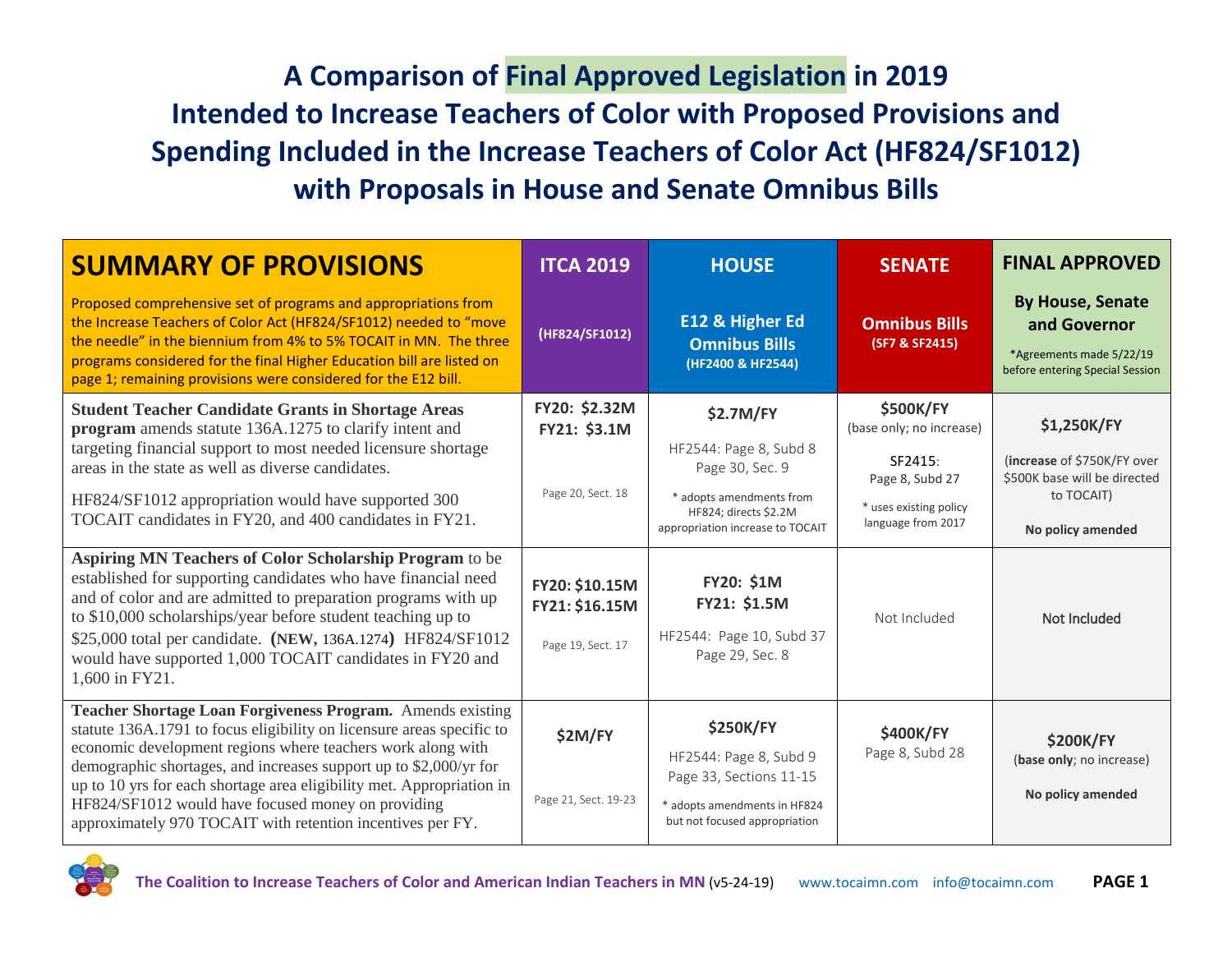| <b>SUMMARY OF PROVISIONS</b>                                                                                                                                                                                                                                                                                                                                                                                                                                                                                                                                                                  | <b>ITCA 2019</b><br><b>HOUSE</b>       |                                                                                                                        | <b>SENATE</b>                                                                                                                                                     | <b>FINAL APPROVED</b>                                                                                                                             |  |
|-----------------------------------------------------------------------------------------------------------------------------------------------------------------------------------------------------------------------------------------------------------------------------------------------------------------------------------------------------------------------------------------------------------------------------------------------------------------------------------------------------------------------------------------------------------------------------------------------|----------------------------------------|------------------------------------------------------------------------------------------------------------------------|-------------------------------------------------------------------------------------------------------------------------------------------------------------------|---------------------------------------------------------------------------------------------------------------------------------------------------|--|
| <b>Increasing Teachers of Color and American Indian Teachers in</b><br>Minnesota Goal and Report. Establishes a state goal to increase<br>overall percent of TOCAIT at least 2 percentage points per year,<br>and directs PELSB to publish an accountability report in<br>collaboration with state agencies administering various state grant<br>programs that intend to increase TOCAIT in light of state goal.<br>(NEW, 120B.117)                                                                                                                                                           | FY20: \$15K<br>Page 4, Sect. 4         | FY20: \$15K<br>HF2400: Page 97, Sec. 2                                                                                 | Not Included                                                                                                                                                      | Not Included                                                                                                                                      |  |
| Paraprofessionals to Teachers Pathways. Amends session law<br>and makes program a new statute 122A.685 with a more accurate<br>title "Expanded Grow Your Own Pathways" and broader, more<br>accurate definition of GYO programs. Creates funds for two<br>different GYO grants: nonconventional residencies and the other<br>for all other types of GYO programs to assure all types of<br>programs and geographic regions have equitable access to state<br>funding. Eliminates minimum district student diversity thresholds<br>for eligibility but requires racially diverse participants. | \$8.5M/FY<br>Page 11, Sect. 13         | \$5M/FY<br>HF2400: Page 129, Sect. 50<br>* adopts amendments from<br><b>HF824</b>                                      | \$1.5M/FY<br>(base only; no increase)<br>* SF 7 (Page 67, Subd 5)<br>uses existing policy<br>language from 2017                                                   | \$1.5M/FY<br>(base only; no increase)<br>No policy amended                                                                                        |  |
| <b>Collaborative Urban and Greater Minnesota Educators of</b><br>Color Program Grants. Amends session law and makes program<br>a new statute 122A.635 to clarify all aspects of the program<br>because it must now be all competitive grants starting in FY20<br>according to 2017 law. Increases funding and establishes a base<br>appropriation with increased accountability for institutions<br>receiving grants.                                                                                                                                                                         | \$6M/FY<br>Page 9, Sect. 12            | \$3M/FY<br>(FY22 begins \$6M/FY base)<br>HF2400: Page 127, Sect. 49<br>* adopts amendments<br>proposed in HF824        | \$1M/FY<br>(base only; no increase)<br>* SF 7 (Page 68, Subd 7)<br>policy language varies<br>significantly with HF2400<br>and will limit or eliminate<br>programs | \$1.099M in FY20<br>\$1M base in FY21<br>(base plus one-time \$99K<br>increase for FY20 only)<br>* adopted amendments<br>proposed in HF824/SF1012 |  |
| <b>American Indian Teacher Preparation Programs.</b> Amends<br>existing statute 122A.63 to allow more programs to be supported,<br>clarifies eligible grantees and programming, and provides<br>additional appropriation to base in order to support expanded<br>programs beyond the four collaborative programs that have been<br>named.                                                                                                                                                                                                                                                     | <b>\$600K/FY</b><br>Page 7, Sect. 7-11 | \$1.06M/FY<br>HF2400:<br>Page 125, Sect. 44-48<br>* adopts amendments<br>proposed in HF824                             | <b>\$460K/FY</b><br>(base only; no increase)<br>* SF 7 (page 63) some<br>amendments vary with<br>SF1012                                                           | <b>\$460K/FY</b><br>(base only; no increase)<br>* adopts most amendments<br>proposed in HF824/SF1012                                              |  |
| "Intro to Teaching" Concurrent Enrollment Courses. Amends<br>statute 124D.09 to allow districts and schools to be eligible grant<br>recipients to implement these courses, not just higher education<br>institutions, and requires grant recipients to report number of<br>diverse students earning post-secondary credit ensuring efforts<br>made to enroll a majority students of color.                                                                                                                                                                                                    | <b>\$500K/FY</b><br>Page 16, Sect. 15  | <b>\$375K/FY</b><br>(base only; no increase)<br>HF2400: Page 134, Sect. 52<br>* adopts amendments<br>proposed in HF824 | <b>\$375K/FY</b><br>(base only; no increase)<br>* SF 7 (Page 8, Sect. 12)<br>adopts amendments<br>proposed in SF1012                                              | <b>\$375K/FY</b><br>(base only; no increase)<br>* adopted amendments<br>proposed in HF824/SF1012                                                  |  |

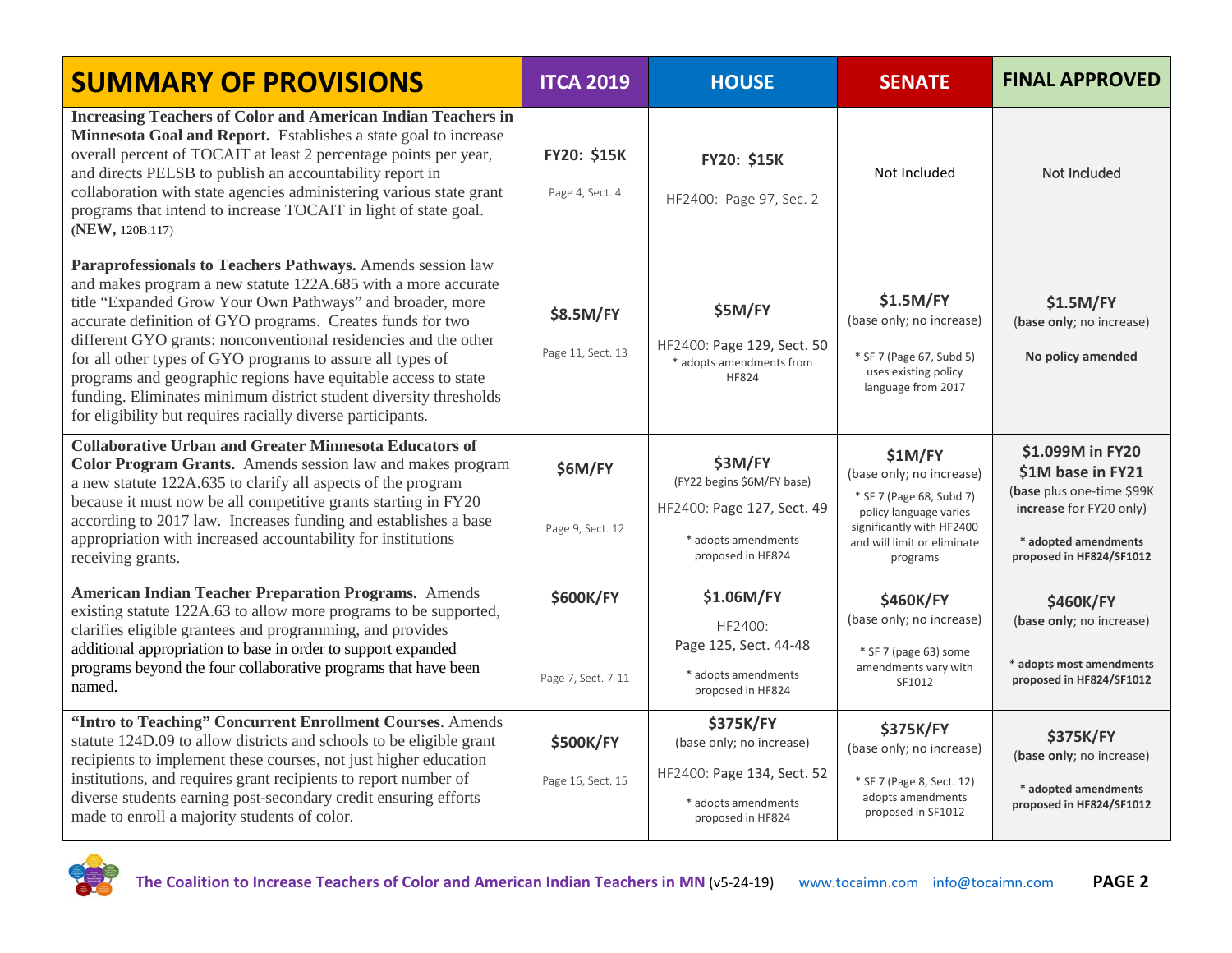| <b>SUMMARY OF PROVISIONS</b>                                                                                                                                                                                                                                                                                                                                                                                                                                                                                                                                                                                                                                                                                                                                                                                                                                                                                                                                                                                       | <b>ITCA 2019</b>              | <b>HOUSE</b>                                                                                                      | <b>SENATE</b> | <b>FINAL APPROVED</b>                                                                                  |
|--------------------------------------------------------------------------------------------------------------------------------------------------------------------------------------------------------------------------------------------------------------------------------------------------------------------------------------------------------------------------------------------------------------------------------------------------------------------------------------------------------------------------------------------------------------------------------------------------------------------------------------------------------------------------------------------------------------------------------------------------------------------------------------------------------------------------------------------------------------------------------------------------------------------------------------------------------------------------------------------------------------------|-------------------------------|-------------------------------------------------------------------------------------------------------------------|---------------|--------------------------------------------------------------------------------------------------------|
| Come Teach in Minnesota Bonuses program. Established to<br>support districts and schools recruiting out-state teachers of color and<br>providing \$2,500 hiring and \$2,500 retention bonuses each FY to<br>teachers prepared in other states who would qualify for a Tier 3<br>license to come teach in MN. Added bonus for those who teach in<br>economic development regions with a specific licensure area<br>experiencing a shortage. Estimated TOCAIT incentivized $=$ 400.<br>(NEW, 122A.59)                                                                                                                                                                                                                                                                                                                                                                                                                                                                                                                | \$1.05M/FY<br>Page 6, Sect. 6 | \$1.05M/FY<br>HF2400: Page 124, Sect. 43                                                                          | Not Included  | Not Included                                                                                           |
| <b>Teacher Mentorship and Retention of Effective Teachers.</b><br>Amends existing statute 122A.70 to allow existing funds and new<br>programs that focus efforts to help retain effective teachers,<br>including:<br>paying stipends to mentor teachers, including incentives for<br>$\bullet$<br>racially diverse mentors<br>assisting teachers from underrepresented racial and ethnic groups<br>$\bullet$<br>to gather and support each other throughout the school year in<br>professional learning community affinity groups across schools<br>within and between districts<br>grants supporting licensed and non-licensed educator participation<br>$\bullet$<br>in professional development (workshops and graduate courses)<br>related to closing opportunity and achievement gaps<br>Also affirms that districts may negotiate for diverse teachers to be<br>$\bullet$<br>protected from layoffs in the beginning years of employment and<br>provided financial incentives for teaching at least 5 years. | \$2M/FY<br>Page 14, Sect. 14  | \$1.5M/FY<br>(FY22 begins \$2M/FY base)<br>HF2400: Page 132, Sect. 51<br>* adopts amendments<br>proposed in HF824 | Not Included  | <b>\$750K/FY</b><br>(increase from \$0; new)<br>* adopts policy amendments<br>proposed in HF824/SF1012 |
| Achievement and Integration program. Amends existing statute<br>124D.861 to specify that plans must include strategies to make<br>schools' curriculum and learning and work environments more<br>inclusive and respectful of students' racial and ethnic diversity, and<br>to address structural inequities that create opportunity and<br>achievement gaps. Provides several possible activities for plans.<br>Could be seen as proactive state action in light of Cruz-Guzman<br>lawsuit.                                                                                                                                                                                                                                                                                                                                                                                                                                                                                                                        | Page 17, Sect. 16             | HF2400: Page 135, Sect. 53<br>* adopts amendments<br>proposed in HF824                                            | Not Included  | Not Included                                                                                           |
| World's Best Workforce. Amends existing statute 120B.11, subd<br>2 and subd 3 so district strategic plans and advisory committee<br>recommendations include strategies to ensure the curriculum and<br>learning and work environments are inclusive and respectful<br>toward all racial and ethnic groups.                                                                                                                                                                                                                                                                                                                                                                                                                                                                                                                                                                                                                                                                                                         | Page 1, Sect. 1 & 2           | HF2400: Page 37, Sect. 6 & 7<br>* adopts amendments<br>proposed in HF824                                          | Not Included  | Not Included                                                                                           |